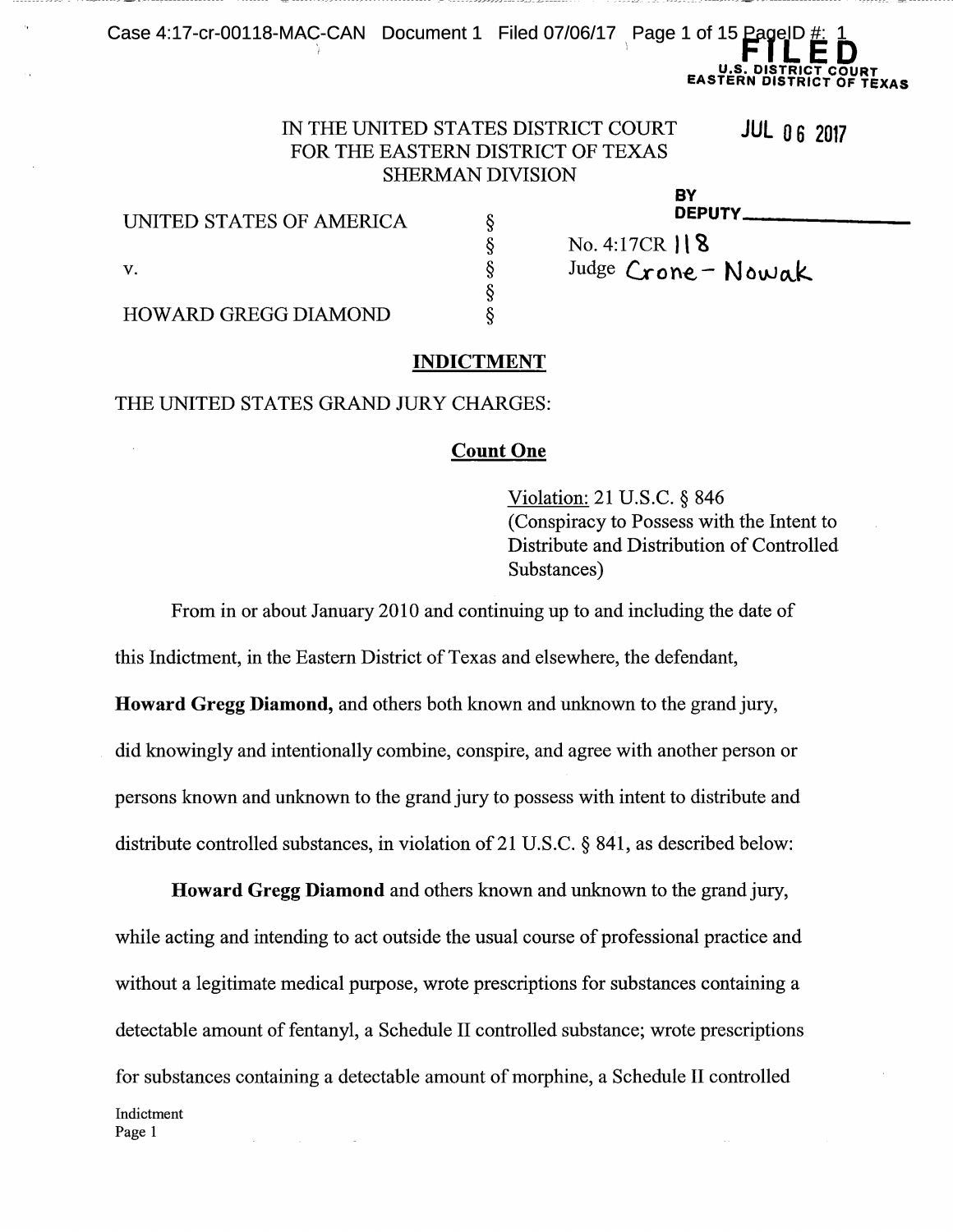substance; wrote prescriptions for substances containing a detectable amount of oxycodone, a Schedule II controlled substance; wrote prescriptions for substances containing a detectable amount of oxymorphone, a Schedule II controlled substance; wrote prescriptions for substances containing a detectable amount of methadone, a Schedule II controlled substance; wrote prescriptions for substances containing a detectable amount of hydrocodone, a Schedule II controlled substance; wrote prescriptions for substances containing a detectable amount of alprazolam, a Schedule IV controlled substance; and wrote prescriptions for substances containing a detectable amount of zolpidem, a Schedule IV controlled substance.

## **Deaths Resulting from the Conspiracy to Possess with Intent to Distribute and Distribution of Controlled Substances**

The following deaths resulted from the conspiracy to possess with the intent to distribute and distribution of the above controlled substances while acting and intending to act outside the usual course of professional practice and without a legitimate medical purpose:

On or about September 19, 2012, T.S. received prescriptions from **Howard Gregg Diamond** for fentanyl, hydromorphone, and alprazolam. On or about September 19, 2012, T.S. filled the controlled substance prescriptions she received from **Howard Gregg Diamond** at a pharmacy. On October 20, 2012, the fentanyl and alprazolam prescribed by **Howard Gregg Diamond** resulted in the overdose death of T.S. in violation of 21 U.S.C.  $\S$  841(a)(1) and (b)(1).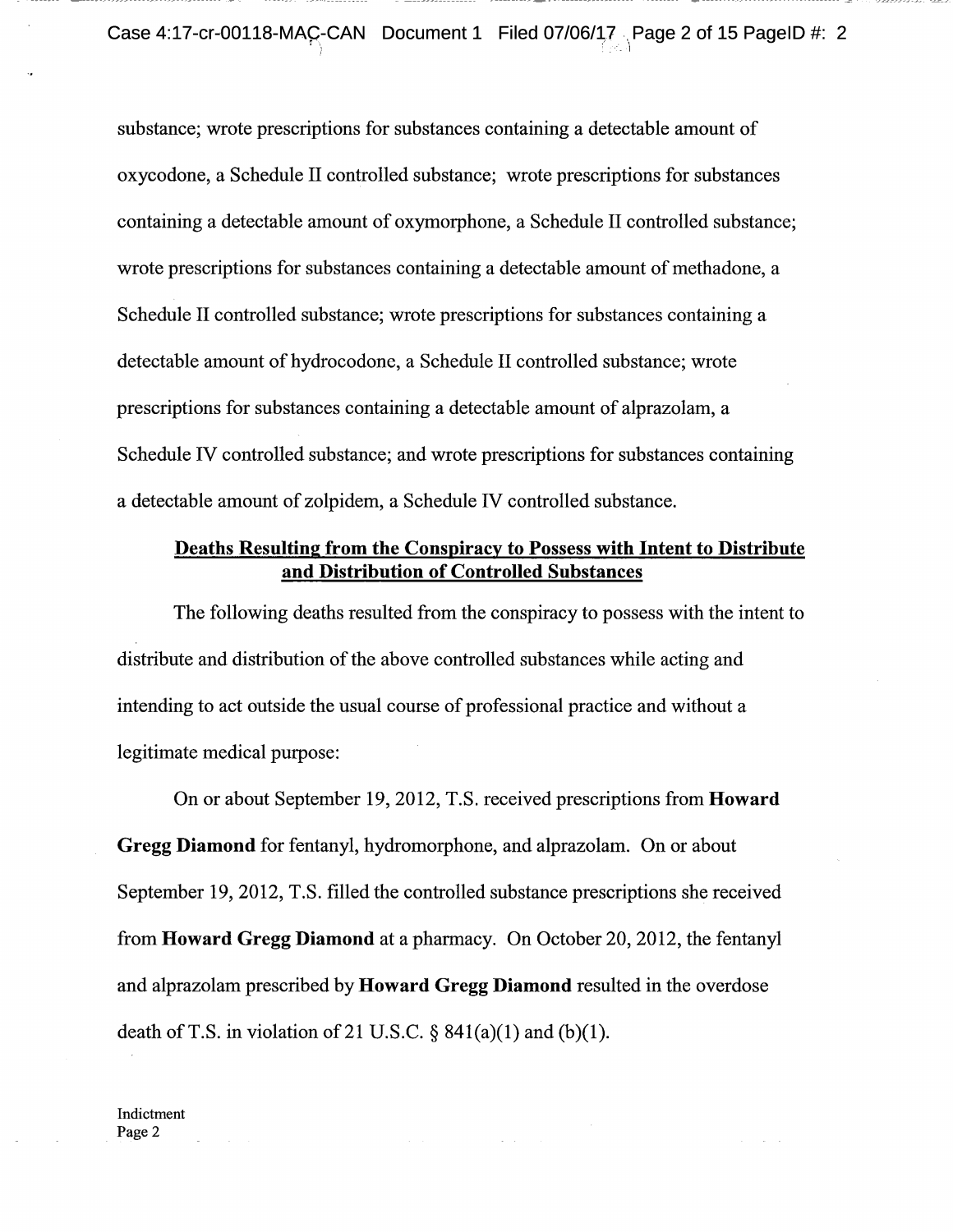On or about May 24, 2013, N.K. received a prescription from **Howard** Gregg **Diamond** for methadone. On May 24, 2013, N.K. filled the controlled substance prescriptions he received from **Howard Gregg Diamond** at a pharmacy. On May 26, 2013, the methadone prescribed by **Howard Gregg Diamond** resulted in the overdose death of N.K. in violation of 21 U.S.C.  $\S$  841(a)(1) and (b)(1).

On or about July 15, 2014, T.H. received a prescription from **Howard Gregg Diamond** for morphine, oxycodone, alprazolam, and zolpidem. On July 15, 2014, T.H. filled the controlled substance prescriptions she received from **Howard Gregg Diamond** at a pharmacy. On July 25, 2014, the morphine prescribed by **Howard Gregg Diamond resulted in the overdose death of T.H. in violation of 21 U.S.C.**  $§ 841(a)(1)$  and (b)(1).

On or about October 8, 2015, R.S. received a prescription from **Howard Gregg Diamond** for methadone, alprazolam, and oxycodone. On October 10, 2015, R.S. filled the controlled substance prescriptions he received from **Howard Gregg Diamond** at a pharmacy. On October 16, 2015, the methadone and oxycodone prescribed by **Howard Gregg Diamond** resulted in the overdose death ofR.S. in violation of 21 U.S.C.  $\S$  841(a)(1) and (b)(1).

On or about February 4, 2016, T.B. received a prescription from **Howard Gregg Diamond** for oxycodone. On February 4, 2016, T.B. filled the controlled substance prescription she received from **Howard Gregg Diamond** at a pharmacy. On February 15, 2016, the oxycodone prescribed by **Howard Gregg Diamond**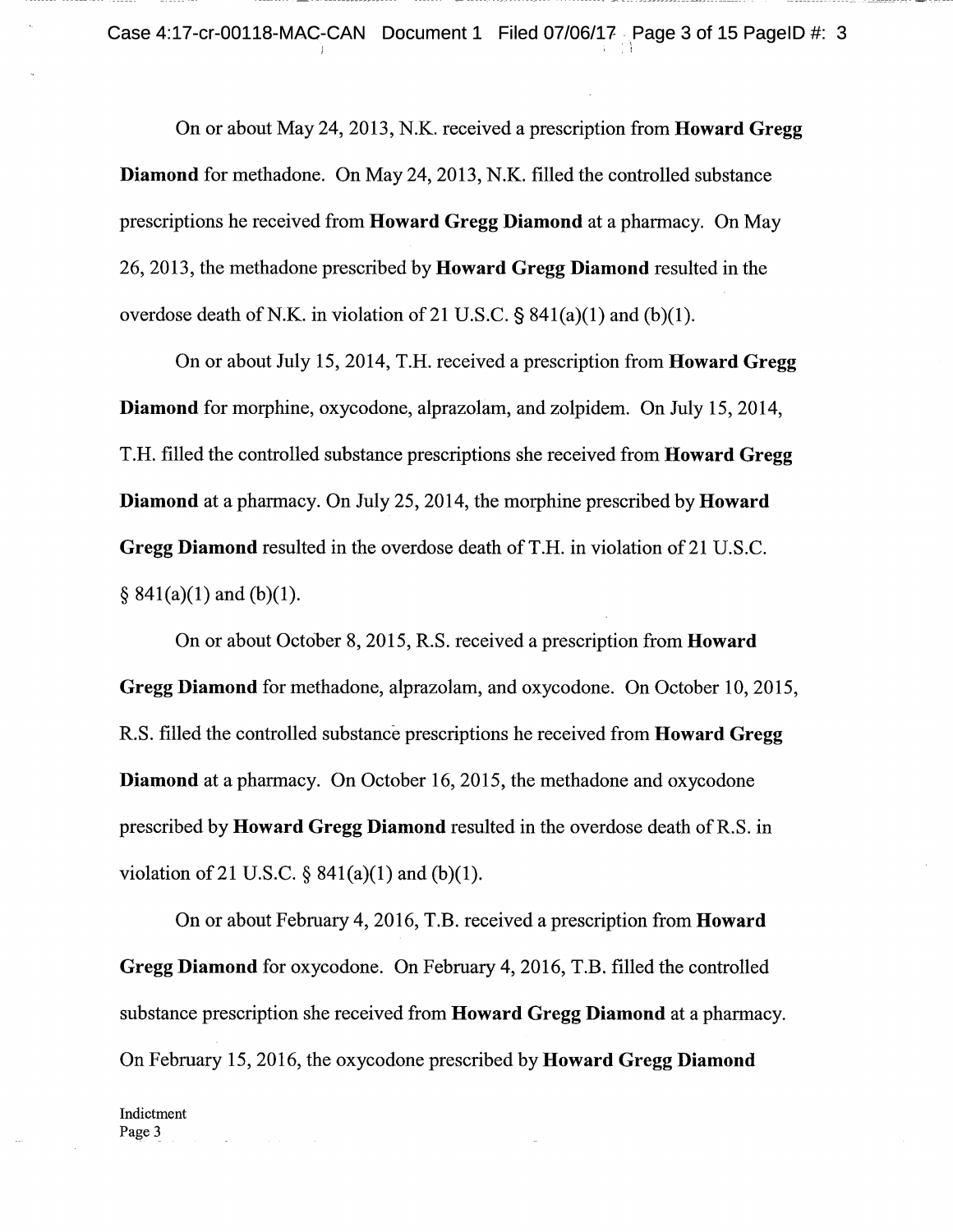resulted in the overdose death of T.B. in violation of 21 U.S.C.  $\S$  841(a)(1) and  $(b)(1)$ .

On or about January 21, 2016, H.G. received a prescription from **Howard Gregg Diamond** for oxymorphone and oxycodone. On January 22, 2016, H.G. filled the prescriptions she received from **Howard Gregg Diamond** at a pharmacy. On February 14, 2016, the oxymorphone prescribed by **Howard Gregg Diamond**  resulted in the overdose death of H.G. in violation of 21 U.S.C.  $\S$  841(a)(1) and  $(b)(1)$ .

On or about May 20, 2016, K.P. received a prescription from **Howard Gregg Diamond** for fentanyl, hydrocodone, and alprazolam. On or about June 17, 2016, K.P. filled the prescriptions he received from **Howard Gregg Diamond** at a pharmacy. On July 16, 2016, the fentanyl, hydrocodone, and alprazolam prescribed by **Howard Gregg Diamond** resulted in the overdose death of K.P. in violation of 21 U.S.C. §  $841(a)(1)$  and  $(b)(1)$ .

All in violation of 21 U.S.C. § 846 and 18 U.S.C. § 2.

## **Counts Two- Eight**

Violation: 21 U.S.C. § 841 (Possession with the Intent to Distribute and Distribution of Controlled Substances)

On or about the dates listed below, in the Eastern District of Texas and elsewhere, the defendant, **Howard Gregg Diamond,** did knowingly and intentionally

 $\mathcal{L}_{\text{max}}$  and  $\mathcal{L}_{\text{max}}$  . The same  $\mathcal{L}_{\text{max}}$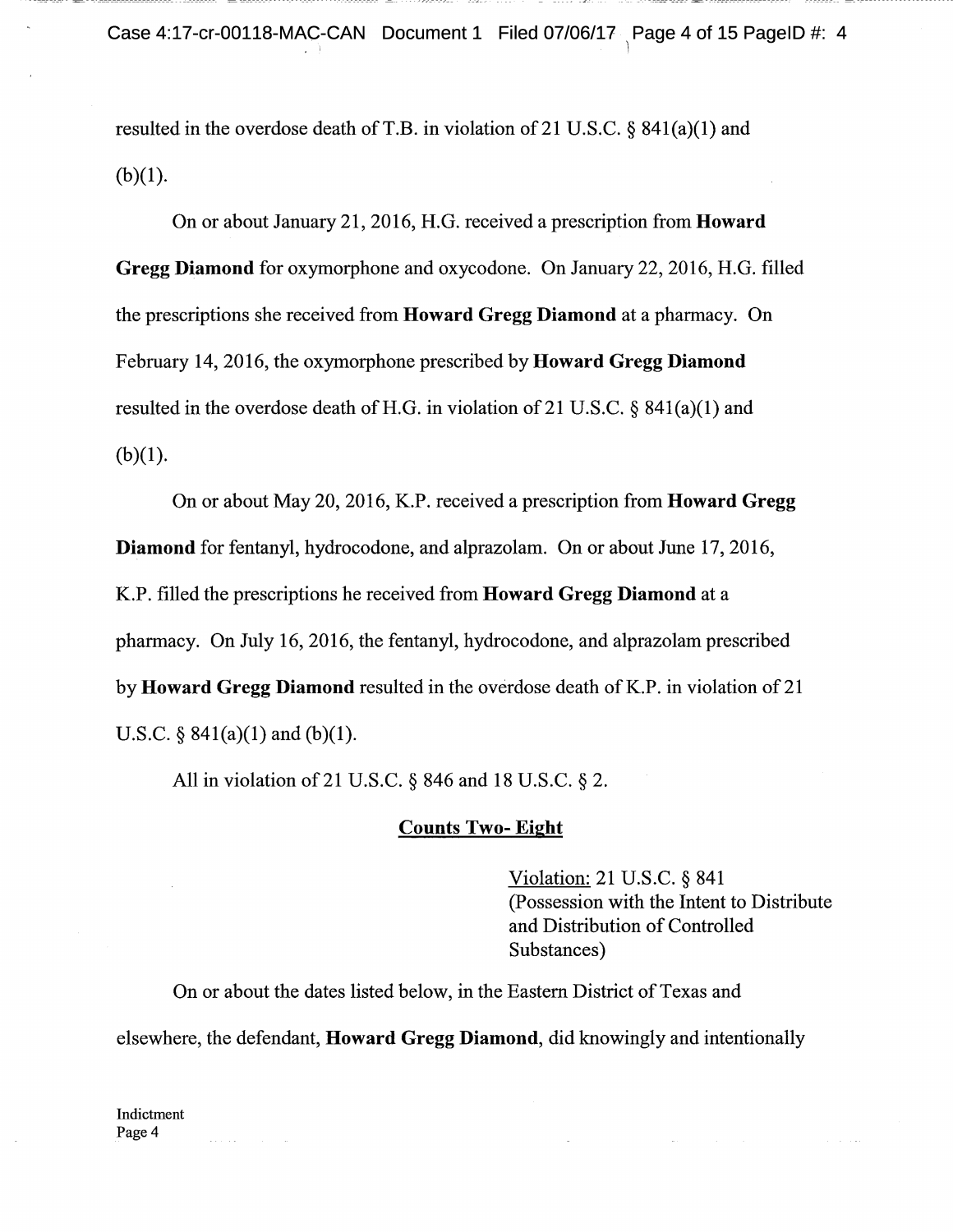possess with intent to distribute and distribute controlled substances, in violation of 21 U.S.C. § 841 as described below:

**Howard Gregg Diamond,** while acting and intending to act outside the usual course of professional practice and without a legitimate medical purpose, wrote prescriptions for substances containing a detectable amount of fentanyl, a Schedule II controlled substance; wrote prescriptions for substances containing a detectable amount of morphine, a Schedule II controlled substance; wrote prescriptions for substances containing a detectable amount of oxycodone, a Schedule II controlled substance; wrote prescriptions for substances containing a detectable amount of oxymorphone, a Schedule II controlled substance; wrote prescriptions for substances containing a detectable amount of methadone, a Schedule II controlled substance; wrote prescriptions for substances containing a detectable amount of hydrocodone, a Schedule II controlled substance; wrote prescriptions for substances containing a detectable amount of alprazolam, a Schedule IV controlled substance; and wrote prescriptions for substances containing a detectable amount of zolpidem, a Schedule IV controlled substance. The below listed deaths resulted from **Howard Gregg Diamond's** possession with the intent to distribute and distribution of the below listed controlled substances in violation of 21 U.S.C. § 841.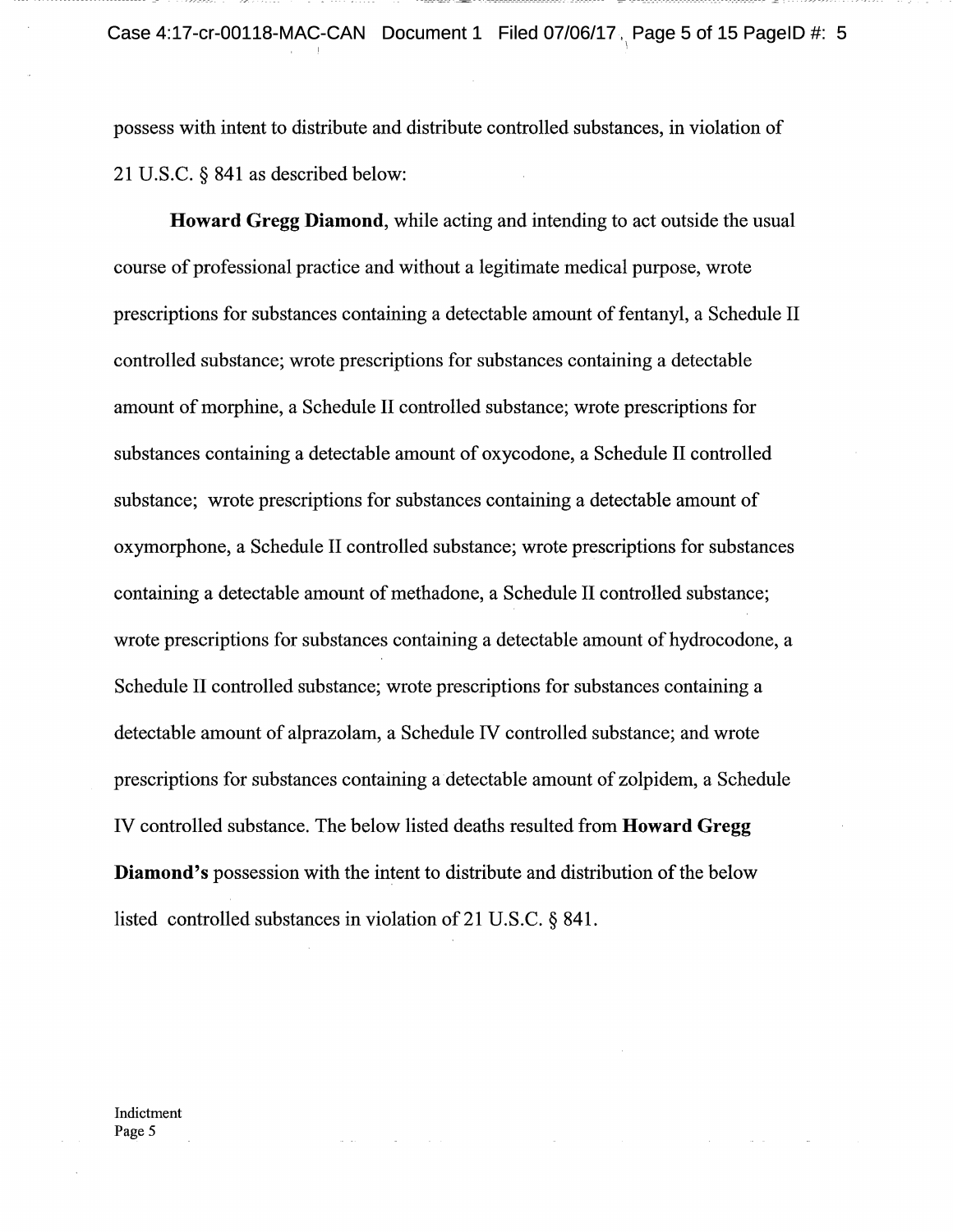Case 4:17-cr-00118-MAC-CAN Document 1 Filed 07/06/17 Page 6 of 15 PageID #: 6

| Count                   | On or<br><b>About Date</b><br>Prescription<br><b>Received</b> | Prescription                                | <b>Patient</b> | On or<br><b>About Date</b><br><b>Prescription</b><br><b>Filled</b> | On or<br><b>About</b><br>Date of<br>Overdose<br>Death | <b>Drugs</b><br>Causing<br>Overdose            |
|-------------------------|---------------------------------------------------------------|---------------------------------------------|----------------|--------------------------------------------------------------------|-------------------------------------------------------|------------------------------------------------|
| $\overline{2}$          | September<br>19, 2012                                         | fentanyl,<br>hydromorphone,                 | T.S.           | September<br>19, 2012                                              | October<br>20, 2012                                   | fentanyl and<br>alprazolam                     |
|                         |                                                               | and alprazolam                              |                |                                                                    |                                                       |                                                |
| 3                       | May 24,<br>2013                                               | methadone                                   | N.K.           | May 24,<br>2013                                                    | May 24,<br>2013                                       | methadone                                      |
| $\overline{\mathbf{4}}$ | July 15,                                                      | morphine,                                   | T.H.           | July 15,                                                           | On July                                               | morphine                                       |
|                         | 2014                                                          | oxycodone,<br>alprazolam, and<br>zolpidem   |                | 2014                                                               | 25, 2014                                              |                                                |
| 5                       | October 8,<br>2015                                            | methadone,<br>alprazolam, and<br>oxycodone  | R.S.           | October 10,<br>2015                                                | October<br>16, 2015                                   | methadone<br>and<br>oxycodone                  |
| 6                       | February 4,<br>2016                                           | oxycodone                                   | T.B.           | February 4,<br>2016                                                | February<br>15,2016                                   | oxycodone                                      |
| $\overline{7}$          | January 21,<br>2016                                           | oxymorphone<br>and oxycodone                | H.G.           | January 22,<br>2016                                                | On<br>February<br>14, 2016                            | oxymorphone                                    |
| 8                       | May 20,<br>2016                                               | fentanyl,<br>hydrocodone,<br>and alprazolam | K.P.           | June 17,<br>2016                                                   | On July<br>16, 2016                                   | fentanyl,<br>hydrocodone,<br>and<br>alprazolam |

# **Counts Nine** - **Eighteen**

Violation: 18 U.S.C. §§ 1347 and 2 (Health Care Fraud and Aiding and Abetting)

# **General Allegations**

At all times relevant to this Indictment:

The grand jury incorporates by reference all proceeding paragraphs as if fully

stated herein.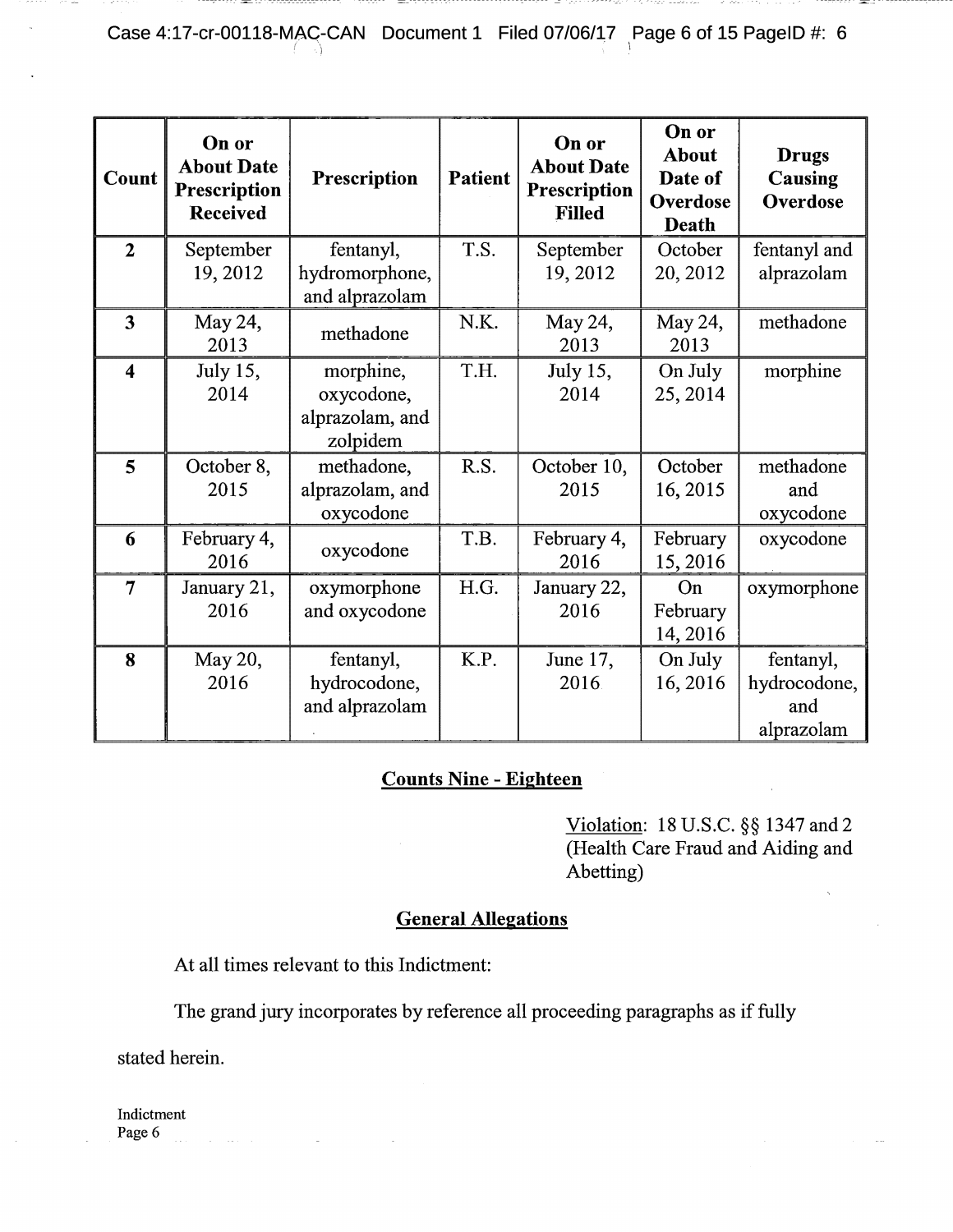## **The Medicare Program**

1. The Medicare Program ("Medicare") is a federal health care program providing benefits to persons who are over the age of sixty-five and some persons under the age of sixty-five who are blind or disabled. Medicare is administered by the Centers for Medicare and Medicaid Services (CMS), a federal agency. Individuals who receive benefits under Medicare are referred to as "beneficiaries."

2. Medicare is a "health care benefit program," as defined by 18 U.S.C. § 24(b). It is a public plan affecting commerce in which medical services are provided to individuals and individuals who provide medical services may obtain payments.

3. Medicare is a "Federal health care program," as defined by Title 42, United States Code, Section 1320a-7b(f). It is a program that provides health benefits, and is funded directly by the United States Government.

4. There was a voluntary Supplemental Insurance Benefit under Medicare that was known as Part B. Part B pays for the outpatient expenses of physicians, therapists, laboratories, x-rays, and durable medical equipment for use in the home.

*5.* The Omnibus Budget Reconciliation Act of 1989 requires all providers and suppliers of Medicare Part B services to submit, within one year from the date of service, claims to Medicare carriers on behalf of Medicare beneficiaries. During this period, providers can file their Medicare Part B claims either electronically or in paper form.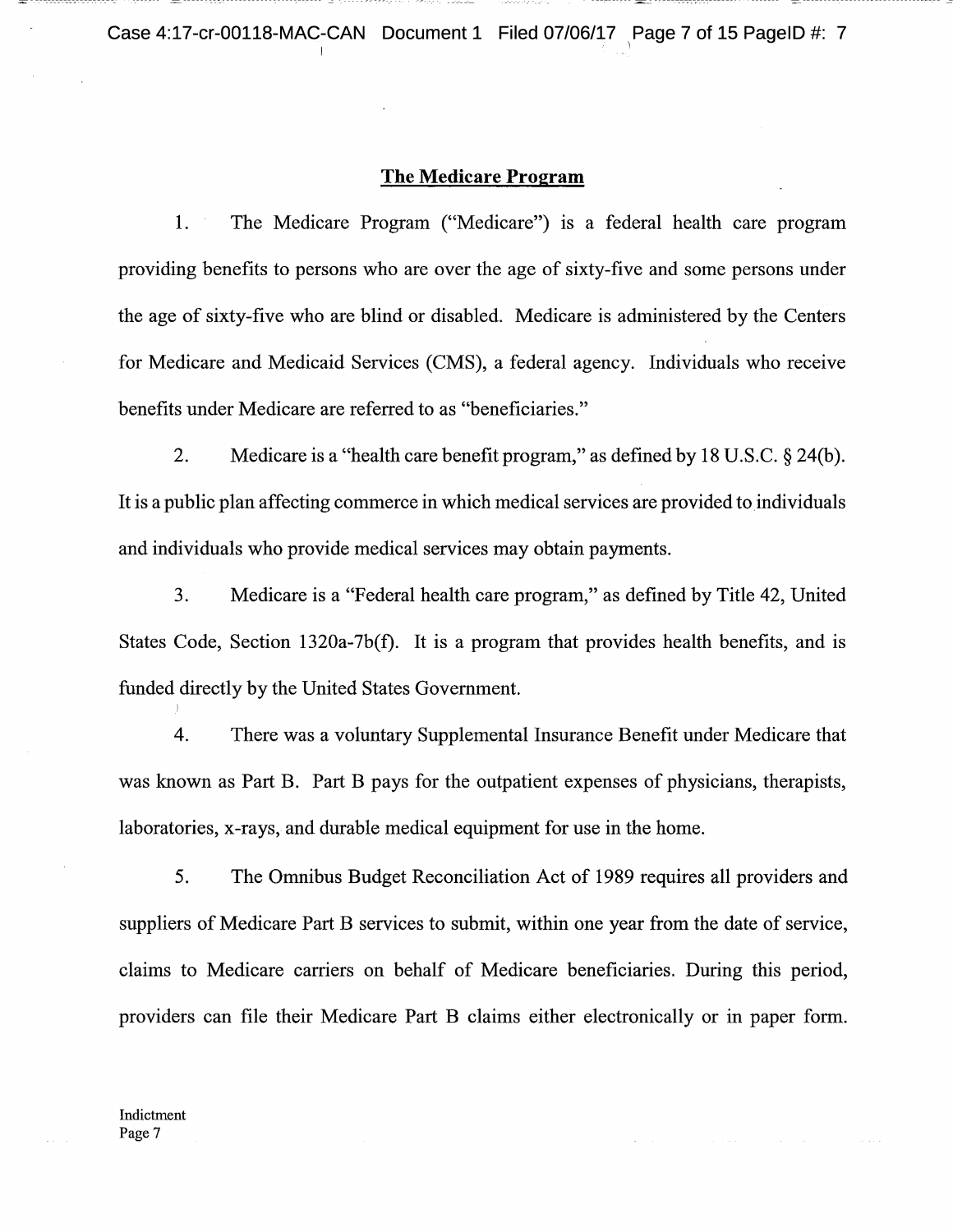Medicare reimbursement to the provider is made by either an electronic funds transfer or by check payable to the provider and delivered by U.S. mail.

6. In order to obtain reimbursement from Medicare for medical services provided to beneficiaries, providers have to submit claims on form CMS-1500 (formerly known as HCFA-1500 Forms). Providers are paid for their medical services based upon information contained in the CMS-1500 claim forms.

7. The provider must state the following information on the CMS-1500 form: the provider's signed certification that the services and procedures for which the reimbursement is requested were  $(1)$  medically necessary for the health of the patient;  $(2)$ actually provided by the medical provider making the claim; and (3) adequately documented in the patient's medical treatment records (the provider certification). A provider may authorize and direct office personnel to use a signature stamp to signify this certification on claims prepared and submitted under the provider's direction.

8. Physician providers may utilize the services of a nurse practitioner (NP) in treating their patients. For the services to be compensable under Medicare Part B, the following criteria must be met:

- a. They are the type that are considered physician services if furnished by a doctor of medicine or osteopathy (MD/DO);
- b. They are performed by a person who meets the definition of an NP;
- c. The NP is legally authorized to perform the services in the state in which the services are rendered;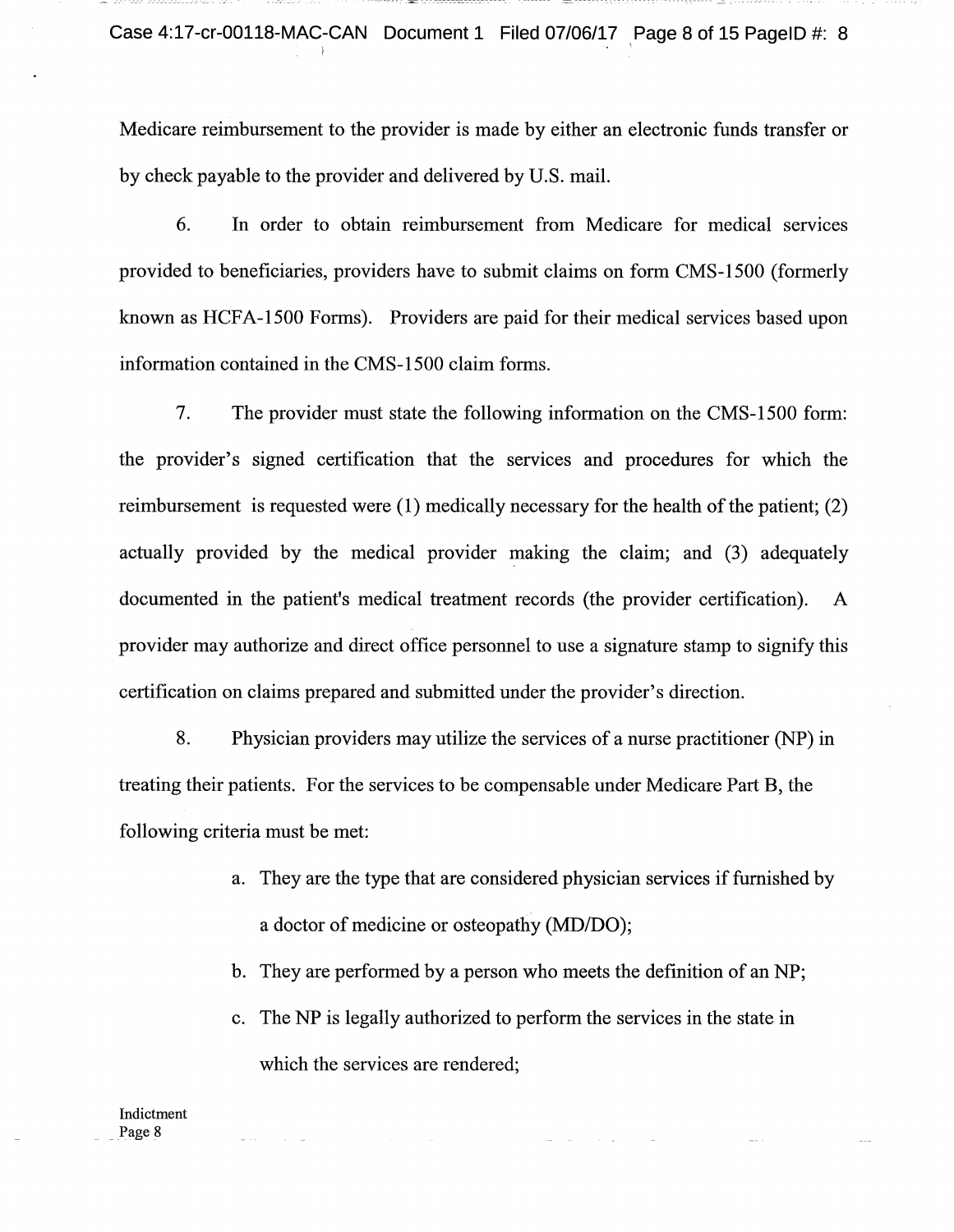d. They are performed in collaboration with the MD/DO; and

e. They are not otherwise precluded from coverage because of one of the statutory exclusions.

9. Direct billing and payment for NP services may be made to the NP, or the services can be billed "incident to" the physician's services. Direct billed NP services are compensable at a rate that is approximately 15% less than the rate paid to physicians for the same services.

10. In order to have NP services covered as "incident to" the services of a physician, it must be performed under the direct supervision of the physician as an integral part of the physician's personal in-office service.

11. Medicare providers sign an agreement with Medicare in which they state that they are familiar with Medicare's billing requirements and in which they promise not to submit false or fraudulent claims.

12. All payments made by Medicare are made to a provider in the form of a pre-arranged electronic deposit into the provider's bank account.

13. From in or around September 2015, and continuing through in or around April 2017, the exact dates being unknown to the Grand Jury, in the Eastern District of Texas, and elsewhere, the defendant, **Howard Gregg Diamond,** MD, aided and abetted by others both known and unknown to the Grand Jury, in connection with the delivery of and payment for health care benefits, items, and services, did knowingly and willfully execute, and attempt to execute, a scheme and artifice to defraud a health care benefit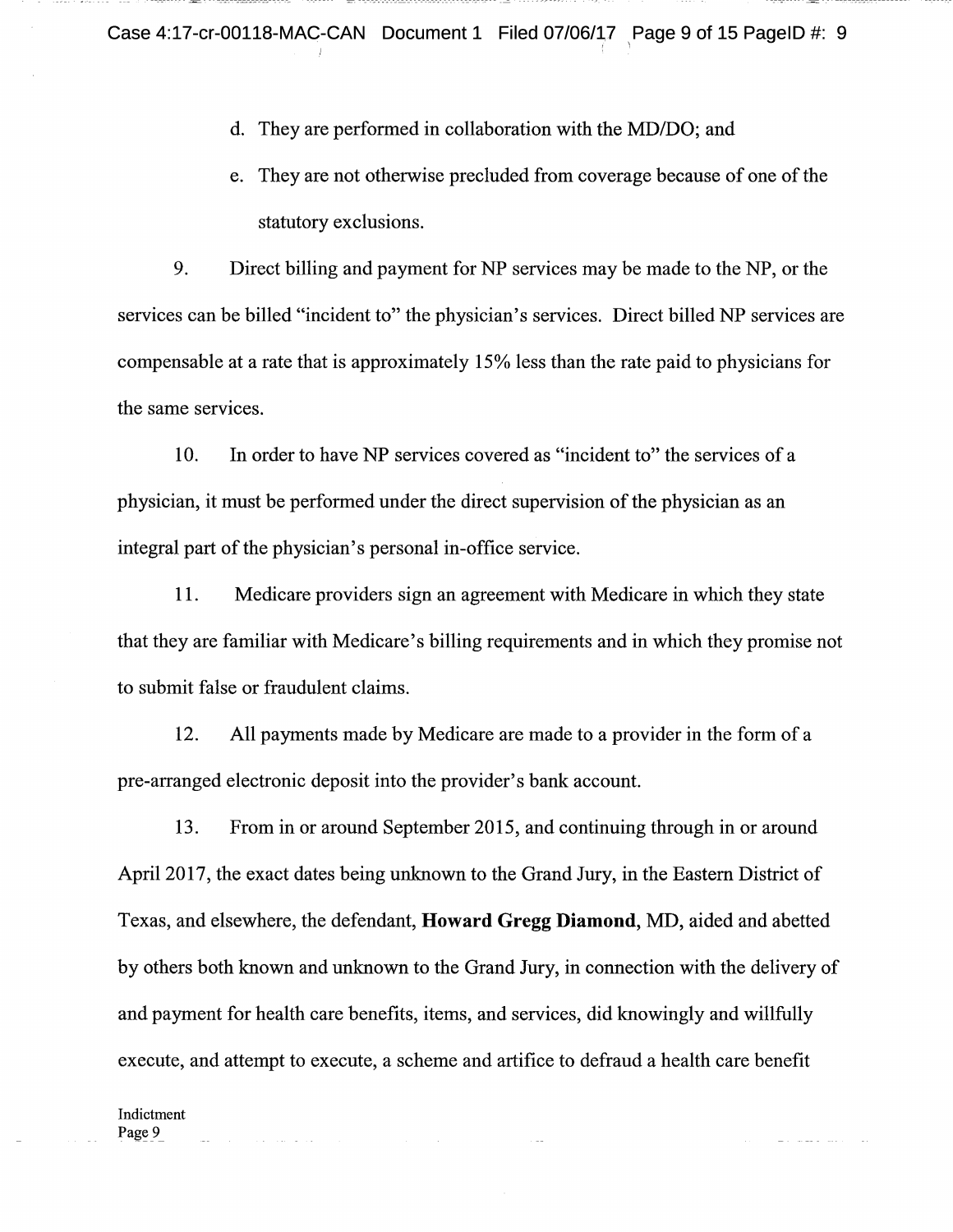program affecting commerce, as defined in 18 U.S.C. § 24(b), that is, Medicare, and to obtain, by means of materially false and fraudulent pretenses, representations, and promises, money and property owned by, and under the control of Medicare, in connection with the delivery of and payment for health care benefits, items, and services.

### **Purpose of the Scheme**

14. It was the general purpose ofthe scheme and artifice for **Howard** Gregg **Diamond** to unlawfully obtain money from Medicare through misrepresentations and violations of Medicare rules. To this end, **Howard Gregg Diamond** would, among other things, (a) submit and cause the submission offalse and fraudulent claims to Medicare, and (b) conceal the submission of false and fraudulent claims to Medicare.

# Acts in **Execution of the Scheme and Artifice Billing for Services Not Rendered**

On or about the dates specified as to each count below, in the Eastern District of Texas, and elsewhere, **Howard Gregg Diamond** submitted and caused the submission of claims to Medicare for approximately the identified dollar amounts, and represented that, on or about the identified dates of service, the identified patients were treated by himself, when in fact, **Howard Gregg Diamond** was traveling to the indicated location for the specified time period, and such patients were treated by an NP, or not at all.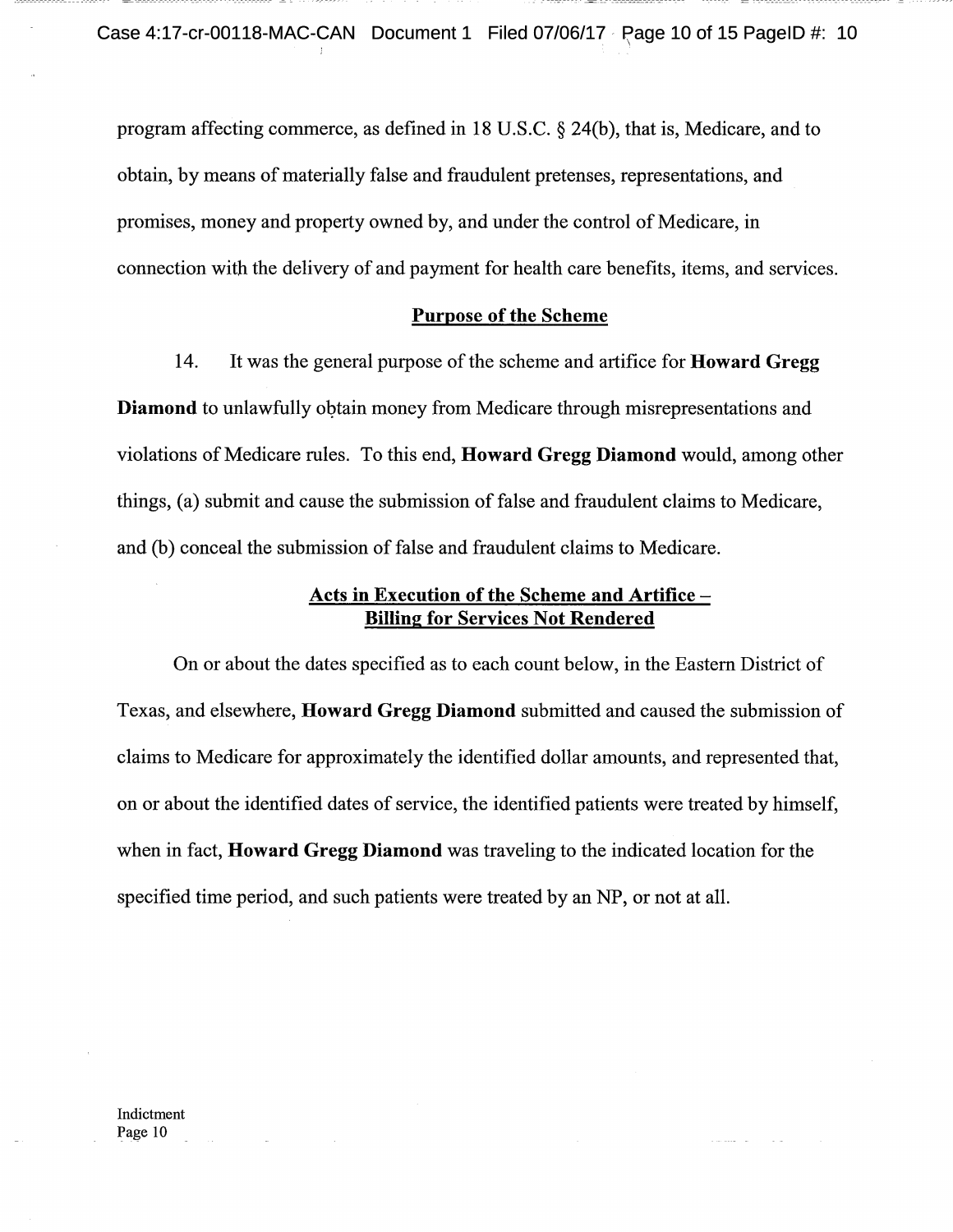Case 4:17-cr-00118-MAC-CAN Document 1 Filed 07/06/17 Page 11 of 15 PageID #: 11

| Count | <b>Medicare</b><br><b>Beneficiary</b><br><b>HICN</b> | <b>Alleged</b><br>Date of<br><b>Service</b> | <b>Trip</b><br><b>Dates</b> | <b>Trip</b><br><b>Information</b> | <b>Service</b><br><b>Billed</b> | <b>Billed</b><br><b>Amount</b> |
|-------|------------------------------------------------------|---------------------------------------------|-----------------------------|-----------------------------------|---------------------------------|--------------------------------|
| 9     | ***0846A                                             | 9/29/15                                     | $9/28/15-$<br>10/4/15       | Dal - Boston                      | <b>Office Visit</b>             | \$117.00                       |
| 10    | ***9265A                                             | 7/11/16                                     | $7/8/16$ -<br>7/18/16       | DFW-San<br>Diego                  | <b>Office Visit</b>             | \$244.00                       |
| 11    | ***6546A                                             | 7/12/16                                     | $7/8/16$ -<br>7/18/16       | DFW-San<br>Diego                  | Office Visit                    | \$363.00                       |
| 12    | ***0080A                                             | 7/15/16                                     | $7/8/16$ -<br>7/18/16       | DFW-San<br>Diego                  | <b>Office Visit</b>             | \$244.00                       |
| 13    | ***7839A                                             | 3/7/17                                      | $3/6/17 -$<br>3/12/17       | DFW-<br>Orlando                   | New patient<br>office visit     | \$556.00                       |
| 14    | ***4630A                                             | 3/11/17                                     | $3/6/17$ -<br>3/12/17       | DFW-<br>Orlando                   | <b>Office Visit</b>             | \$420.00                       |
| 15    | ***5846A                                             | 3/9/17                                      | $3/6/17 -$<br>3/12/17       | DFW-<br>Orlando                   | <b>Office Visit</b>             | \$420.00                       |
| 16    | ***5846A                                             | 3/9/17                                      | $3/6/17 -$<br>3/12/17       | DFW-<br>Orlando                   | Aspiration or<br>Injection      | \$500.00                       |
| 17    | ***5846A                                             | 3/9/17                                      | $3/6/17 -$<br>3/12/17       | DFW-<br>Orlando                   | Ultrasound                      | \$275.00                       |
| 18    | ***5846A                                             | 3/9/17                                      | $3/6/17$ -<br>3/12/17       | DFW-<br>Orlando                   | Injection                       | \$100.00                       |

# **Counts Nineteen-Twenty-One**

Violation: 18 U.S.C. §§ 1957 and 2 (Money Laundering and Aiding and Abetting)

 $\sim 10^{11}$  and  $\sim 10^{11}$ 

The grand jury incorporates by reference all proceeding paragraphs as if fully stated herein.

On or about the dates listed for each count below, within the Eastern District

of Texas, **Howard Gregg Diamond** knowingly engaged in the following monetary

transactions by, through, or to a financial institution, affecting interstate or foreign

alamanan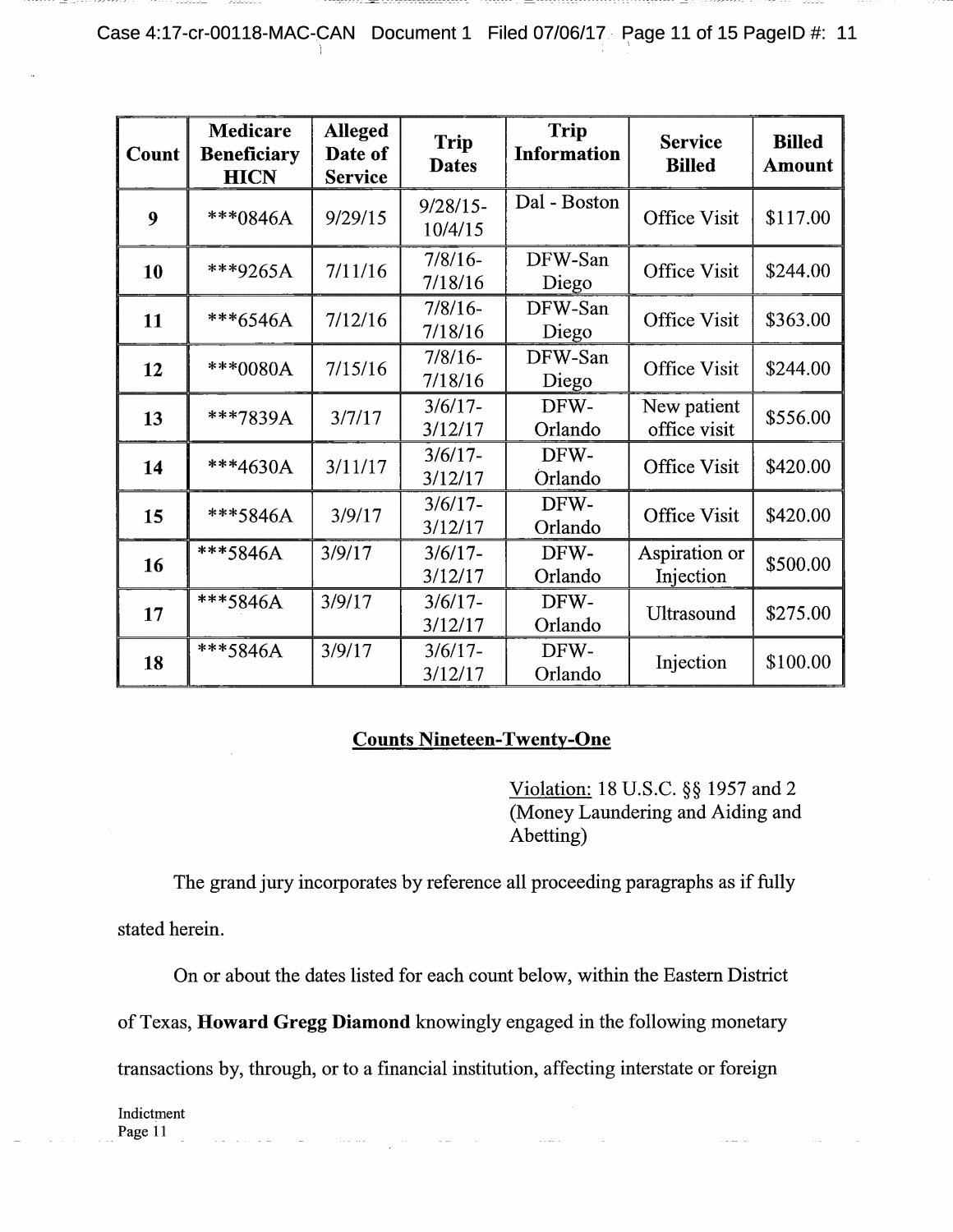commerce, involving funds that were the proceeds of criminally derived property and had a value in excess of \$10,000, and were derived from a specified unlawful activity, with each such transaction constituting a separate count in the indictment:

| l Count | Date     | <b>Transaction</b><br><b>Amount</b> | <b>Specified Unlawful Activity</b> |
|---------|----------|-------------------------------------|------------------------------------|
| 19      | 09/02/14 | \$15,000.00                         | 21 U.S.C. § 841                    |
| 20      | 07/30/15 | \$12,000.00                         | 21 U.S.C. § 841                    |
| 21      | 01/11/16 | \$13,010.00                         | 21 U.S.C. § 841                    |

All in violation of 18 U.S.C. §§ 1957 and 2.

## **NOTICE OF INTENTION TO SEEK CRIMINAL FORFEITURE**

## Criminal Forfeiture Pursuant to 21 U.S.C. § 853 and 18 U.S.C. § 982(a)(7)

As a result of committing the offenses charged in this Indictment, the defendant shall forfeit to the United States any property he may have used or intended to use to commit or facilitate the offenses and/or property derived from proceeds obtained directly or indirectly as a result of the commission of the violation of 21 U.S.C.  $\S$ § 846, 841. The defendant shall also forfeit to the United States any property, real or personal, that constitutes or is derived, directly or indirectly, from gross proceeds traceable to the commission of the offenses pursuant to 18 U.S.C.  $\S$  982(a)(7).

## **MEDICAL LICENSE**

The government provides notice of its intention to seek forfeiture of the following specific item of property, including but not limited to: **Howard Gregg Diamond's** medical license.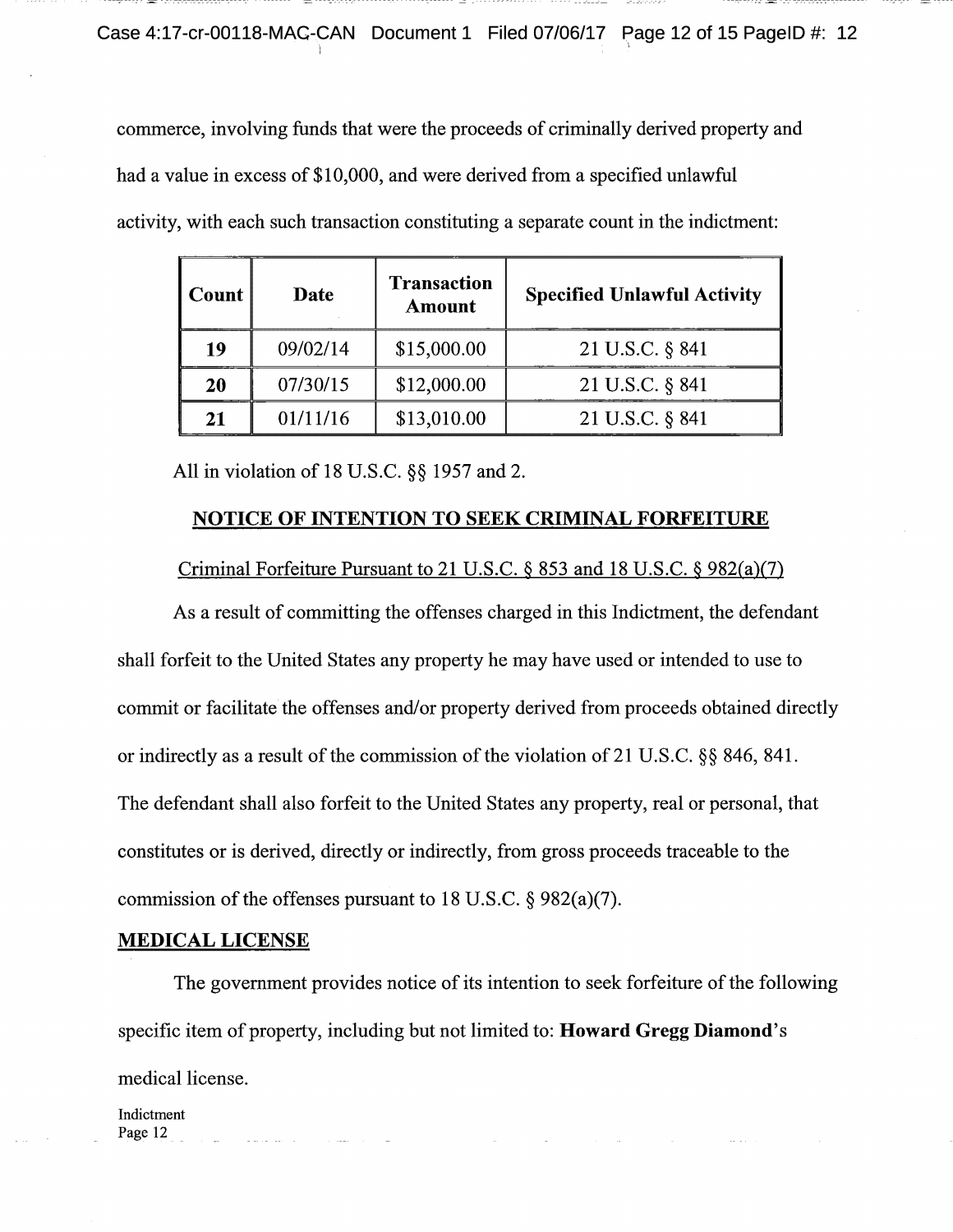Case 4:17-cr-00118-MAC-CAN Document 1 Filed 07/06/17 Rage 13 of 15 PageID #: 13

## **SUBSTITUTE ASSETS**

Moreover, if, as a result of any act or omission of the defendant, any property

subject to forfeiture:

- (a) cannot be located upon the exercise of due diligence;
- (b) has been transferred or sold to, or deposited with a third person;
- (c) has been placed beyond the jurisdiction of the court;
- (d) has been substantially diminished in value; or
- (e) has been commingled with other property which cannot be subdivided without difficulty;

the United States intends to seek forfeiture of any other property of the defendant up to the value of the forfeitable property, including but not limited to all property, both real and personal owned by the defendant. As a result of the commission of the offenses alleged in this Indictment, any and all interest that the defendant has in any such property

is vested in and forfeited to the United States.

All such proceeds and/or instrumentalities are subject to forfeiture by the

government.

A TRUE BILL

**D JURY FOREPERSON** 

BRIT FEATHERSTON ACTING UNITED STATES ATTORNEY

Weekell 1 Indon

Assistant United States Attorney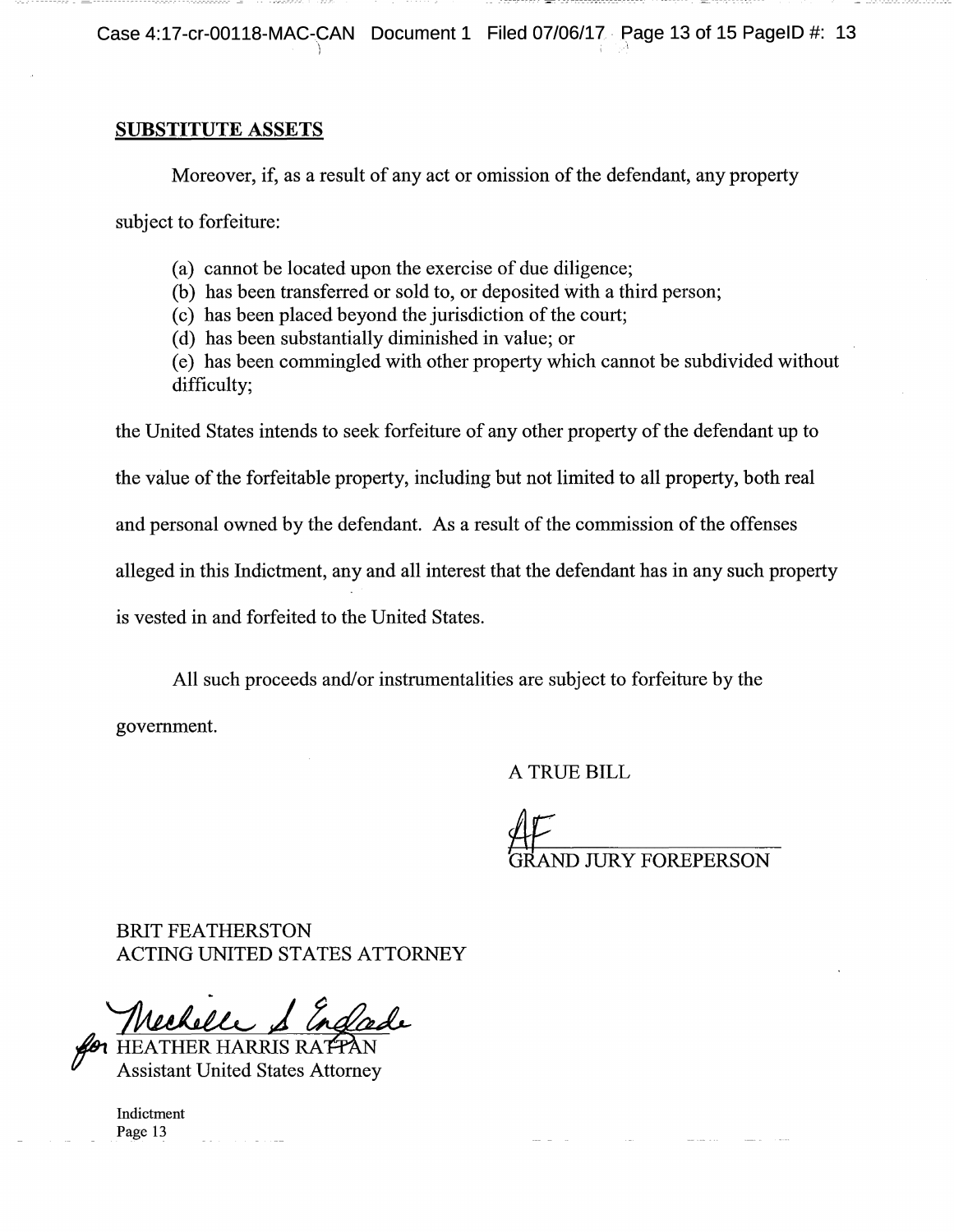# IN THE UNITED STATES DISTRICT COURT FOR THE EASTERN DISTRICT OF TEXAS SHERMAN DIVISION

#### UNITED STATES OF AMERICA

No. 4:17CR  $\frac{1}{8}$ **V.** Some state of  $\S$  Judge

HOWARD GREGG DIAMOND

### **NOTICE OF PENALTY**

⊗⊗⊗⊗

#### **Count One**

Violation: 21 U.S.C. § 846

Penalty: Not less than 10 years and not more that life imprisonment, a fine not to exceed \$10 million, or both; supervised release of at least 5 years; If death or serious bodily injury resulted from the uses of such substances then a term of imprisonment of not less than twenty (20) years or more than life, a fine not to exceed \$1,000,000, or both. A term of supervised release of at least five (5) years.

Special Assessment: \$ 100.00

### **Counts Two through Eight**

Violation: 21 U.S.C. § 841

Penalty: Not less than 10 years and not more that life imprisonment, a fine not to exceed \$10 million, or both; supervised release of at least 5 years; If death or serious bodily injury resulted from the uses of such substances then a term of imprisonment of not less than twenty (20) years or more than life, a fine not to exceed \$1,000,000, or both. A term of supervised release of at least five (5) years.

Special Assessment: \$ 100.00